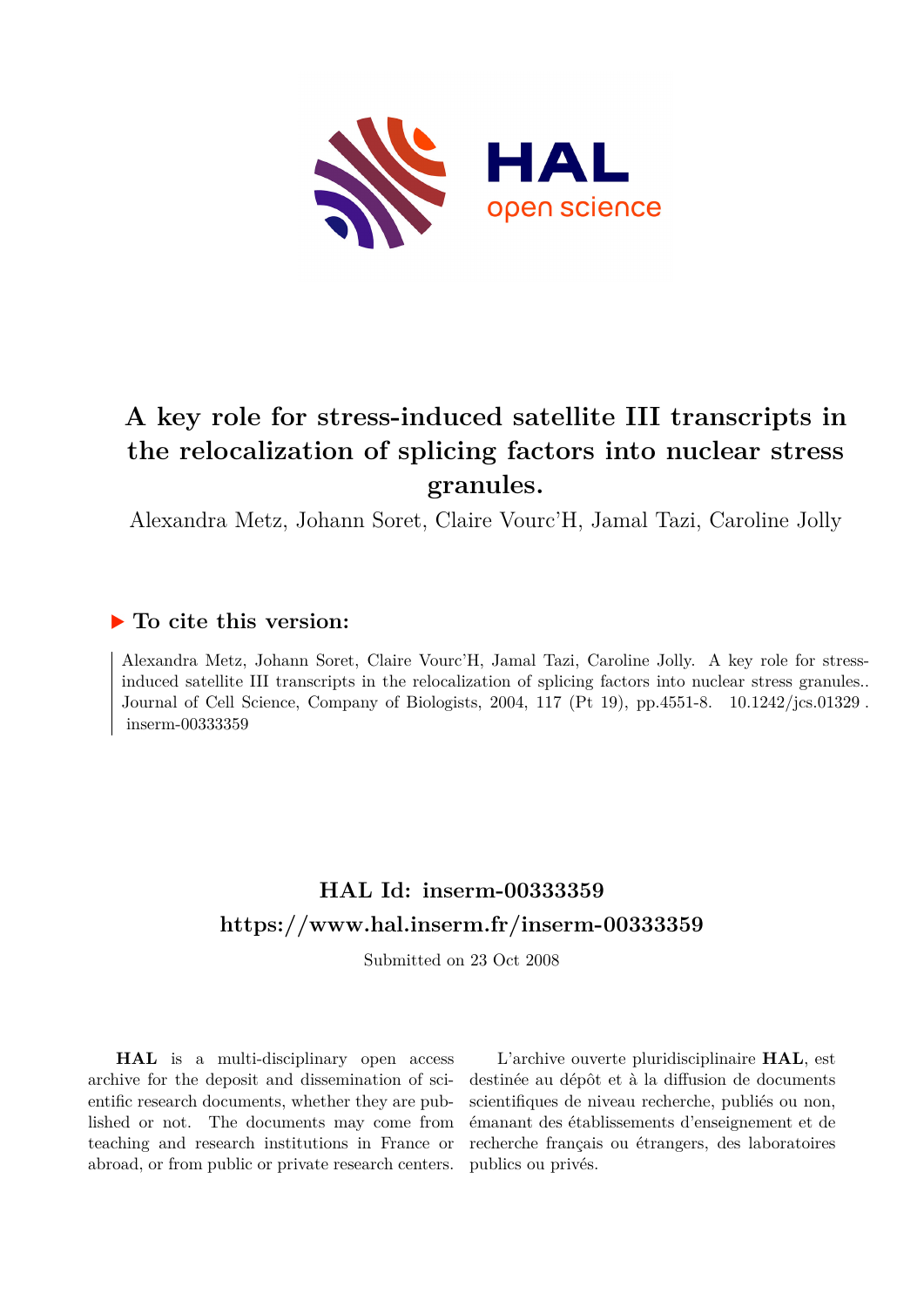# **A key role for stress-induced satellite III transcripts in the relocalization of splicing factors into nuclear stress granules**

**Alexandra Metz1, Johann Soret2, Claire Vourc'h1,\*, Jamal Tazi2 and Caroline Jolly1,\***

1INSERM U309, Institut Albert Bonniot, Domaine de la Merci, 38706 La Tronche CEDEX, France 2Institut de Génétique Moléculaire, CNRS UMR5535, IFR 122, 34293 Montpellier CEDEX 5, France \*Authors for correspondence (e-mail: claire.vourch@ujf-grenoble.fr; caroline.jolly@ujf-grenoble.fr)

Accepted 25 May 2004 Journal of Cell Science 117, 4551-4558 Published by The Company of Biologists 2004 doi:10.1242/jcs.01329

#### **Summary**

**Exposure of cells to stressful conditions results in the rapid synthesis of a subset of specialized proteins termed heat shock proteins (HSPs) which function in protecting the cell against damage. The stress-induced activation of hsp genes is controlled by the heat shock transcription factor 1 (HSF1). At the cellular level, one of the most striking effects of stress is the rapid and reversible redistribution of HSF1 into a few nuclear structures termed nuclear stress granules which form primarily on the 9q12 locus in humans. Within these structures, HSF1 binds to satellite III repeated elements and drives the RNA polymerase IIdependent transcription of these sequences into stable RNAs which remain associated with the 9q12 locus for a certain time after synthesis. Other proteins, in particular splicing factors, were also shown to relocalize to the granules upon stress. Here, we investigated the role of stress-induced satellite III transcripts in the relocalization of splicing factors to the granules. We show that the recruitment of the two serine/arginine-rich (SR) proteins**

#### **Introduction**

Cells respond to changes in environmental conditions by expressing a family of highly conserved proteins termed heat shock proteins (HSPs) whose function is to protect cells from the deleterious effects of stress (Lindquist, 1986; Pirkkala et al., 2001). Hsp gene expression is regulated by the family of heat shock transcription factors (HSFs), among which HSF1 is responsible for the stress-induced activation of these genes in mammalian cells (Morimoto, 1998; Pirkkala et al., 2001). This factor, which is present in an inactive monomeric state in nonstressed cells, undergoes trimerization, post-translational modifications and becomes DNA-binding competent following stress exposure (Pirkkala et al., 2001; Sarge et al., 1993). In addition, in primate cells, HSF1 activation is accompanied by its rapid and reversible redistribution from a diffuse nucleocytoplasmic pool to a few nuclear structures termed nuclear stress granules which form by direct binding of the active factor with satellite III (sat III) repeated elements present in the 9q12 heterochromatic region in humans (Jolly et al., 2002; Jolly et al., 1997; Jolly et al., 1999; Sarge et al., 1993). Recently, we and others have shown that within these structures, HSF1 actually activates the transcription by RNA

**SF2/ASF and SRp30c requires the presence of stressinduced satellite III transcripts. In agreement with these findings, we identified the second RNA-recognition motif (RRM2) of hSF2/ASF as the motif required for the targeting to the granules, and we showed by immunoprecipitation that the endogenous hSF2/ASF protein is present in a complex with satellite III transcripts in stressed cells in vivo. Interestingly, satellite III transcripts also immunoprecipitate together with small nuclear ribonucleoproteins (snRNPs) in vivo whereas the intronless** *hsp70* **transcripts do not, supporting the proposal that these transcripts are subject to splicing. Altogether, these data highlight the central role for satellite III transcripts in the targeting and/or retention of splicing factors into the granules upon stress.**

Key words: Heat shock, HSF1, Nuclear stress granules, Satellite III transcripts, SR proteins

polymerase II of sat III repeats into stable RNAs which remain associated with the 9q12 locus for a certain time after synthesis (Jolly et al., 2004; Rizzi et al., 2004). Interestingly, certain splicing factors such as the hnRNP HAP and the serine/arginine-rich (SR) proteins 9G8, SF2/ASF and SRp30c have been shown to relocalize upon stress to nuclear stress granules, whereas others, such as small nuclear ribonucleoproteins (snRNPs) or SC35, do not, suggesting a possible mechanism to regulate splicing activity during stress by the sequestration of certain splicing factors within particular subnuclear regions (Chiodi et al., 2000; Denegri et al., 2001; Denegri et al., 2002; Weighardt et al., 1999).

In this study, we wanted to understand the mechanism and role of SR protein targeting to nuclear stress granules. We found that the recruitment of hSF2/ASF and hSRp30c to the granules depends on the initial targeting of HSF1 to the granules and requires the presence of RNA. In addition, we show that the targeting of hSF2/ASF to the granules requires the second RNA-recognition motif of the protein, and that hSF2/ASF and sat III transcripts are present in the same RNP complexes in vivo, supporting the proposal that the targeting and/or retention of this protein into the granules relies on an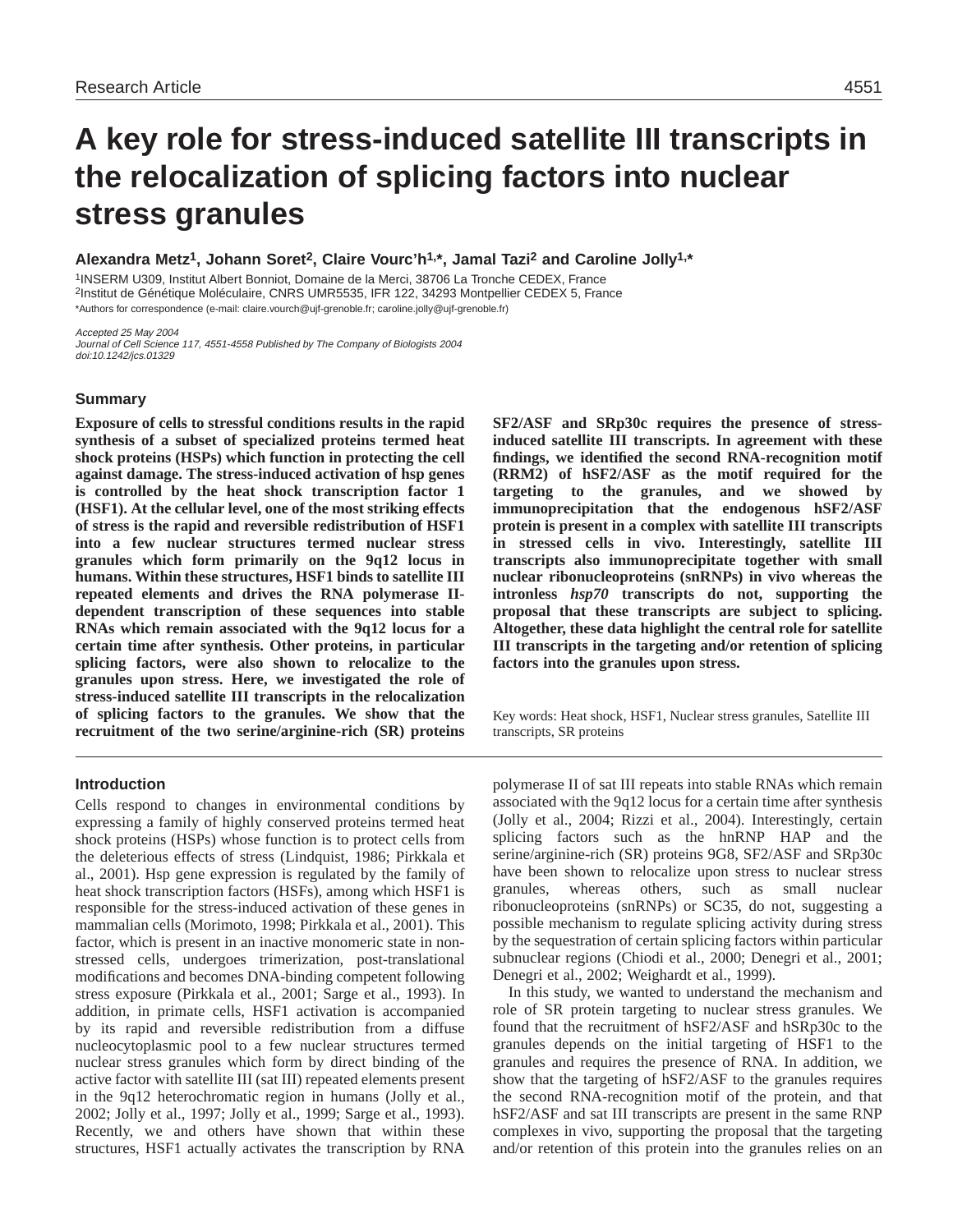interaction with sat III transcripts. Interestingly, sat III transcripts also co-immunoprecipitate with snRNPs in vivo, whereas the intronless *hsp70* transcripts do not, supporting the proposal that these transcripts are subject to splicing.

#### **Materials and Methods**

#### Cell culture, transient transfections and drug treatments

HeLa cells were grown in Dulbecco's modified Eagle's medium (DMEM) supplemented with 2 mM L-glutamine and 10% fetal bovine serum. Transient transfections were performed with the Polyfect reagent (Qiagen). The transcription inhibitors DRB (5,6-dichloro-1 β-D-ribofuranosylbenzimidazole) and α-amanitin were used at 50 µg/ml and 2 µg/ml respectively.

#### Antibodies and expression plasmids

Rat monoclonal anti-HSF1 antibody (Stressgen) was used at 1:300 in immunofluorescence experiments (Cotto et al., 1997). Mouse monoclonal anti-myc antibody (Roche) was used at 1:100 in immunofluorescence experiments. Mouse monoclonal anti-SF2/ASF antibody (clone 103) (Caceres et al., 1997) was purchased from Zymed. Mouse monoclonal anti-Sm antibody (clone Y12) (cat. no. MS-450-P) was purchased from NeoMarkers and used at 1:250 in immunofluorescence experiments.

The DBD+TRIM-myc construct was kindly provided by V. Zimarino (San Raffaele Scientific Institute, Milano, Italy). The SRp30c-GFP construct was provided by S. Stamm (Max-Planck Institute of Neurobiology, Martinsried, Germany). EGFP-fusions (hSF2/ASF, hSF2/ASF∆RS) were generated in the laboratory of J. Tazi (Allemand et al., 2002; Allemand et al., 2001). The other GFPtagged deletion mutants of hSF2/ASF were generated by PCR using the TA cloning kit (Invitrogen), with the GFP-hSF2/ASF construct as a template. For GFP-hSF2/ASF∆RRM1, the following primers were used: P1 (5′- TATGGTCGCGACGGCTATGATTACGAT-3′) and P2 (5′-TTATGTACGAGAGCGAGATCTGCTATG-3′), nucleotides 366 to 744. For GFP-hSF2/ASF∆RRM2, the fragment corresponding to nucleotides 1 to 213 was obtained with primers P3 (5'-ATG-TCGGGAGGTGGTGTGATTCGTGGC-3′) and P4 (5′-GGC-AGTTTCTCCGTTTTCAGACCGCCTGGATGG-3′). The fragment corresponding to nucleotides 585 to 744 was obtained with primers P5 (5′-CGGTCTGAAAACGGAGAAACTGCCTACAT-CCGG-3′) and P2. The final deletion-mutant hSF2/ASF∆RRM2 was obtained by PCR with these two last mentioned fragments as templates and with primers P3 and P2. The RRM2-GFP fragment was generated using the following primers: P6 (5′-AGAGT-GGTTGTCTCTGGACTG-3′) and P7 (5′-CGGGATTCCGCT-CATGAGATC-3′).

#### Coimmunoprecipitation assays of SF2/ASF-RNA and Sm-RNA complexes

HeLa cells (heat shocked or not) were harvested at the times indicated in the figures (42°C, 1 hour or 42°C, 3 hours followed by 3 hours at 37°C). Cells were lysed on ice for 30 minutes in buffer I [10 mM Tris pH 7.6, 150 mM NaCl, 5 mM MgCl2, 0.5 mM EDTA, 0.4% NP-40, 1 µg/ml leupeptin, 1 µg/ml pepstatin, 1 µM Pefabloc (Roche), 20 U of RNase inhibitor (Sigma)]. Cell extracts were first incubated with 5 µg of mouse IgG antibody and protein G-agarose beads for 2 hours at 4°C. After centrifugation at 7000 *g* for 2 minutes, the supernatant was incubated for 2 hours at  $4^{\circ}$ C with 5  $\mu$ g of mouse anti-SF2/ASF or mouse anti-Sm antibody in buffer I. Protein G agarose beads (Amersham) were then added and samples were incubated overnight at 4°C while shaking gently. After washing in buffer I, immunoprecipitates were resuspended in RNA lysis buffer (140 mM NaCl, 0.5% NP-40, 0.5 mM EDTA, 10 mM Tris pH 7.6, 20 U of RNase inhibitor), extracted with phenolchloroform, and precipitated with ethanol. RNAs were assayed by reverse transcription.

#### Reverse transcription

Reverse transcription (RT) was performed on one-sixth of immunoprecipitated RNA in the presence of  $\alpha$ -[32P] dCTP as previously described (Jolly et al., 2004). The sequence of the antisense primer used for sat III transcripts was 5' TCCATTCCATTCCTG-TACTCGG 3′. The antisense primers used for *hsp90*<sup>α</sup> and *hsp70* transcripts were the same as previously described (Wang et al., 1999). A sense *hsp90*<sup>α</sup> primer was used as a negative control and a control (input) in which RNAs were ommitted was also performed. After the reaction, not incorporated  $\alpha$ -[<sup>32</sup>P] dCTP was eliminated by centrifugation at 500 *g* for 2 minutes on Sephadex G50 columns. Samples were then spotted onto Hybond-N membrane, and the signals were quantified with the PhosphorImager® System (Molecular Dynamics) and normalized against the input.

#### Immunofluorescence, RNA FISH and microscopy

Immunofluorescence and fluorescence in situ hybridization (FISH) to detect transcripts were performed in formaldehyde-fixed cells as described (Mathew et al., 1999). Antibody staining was revealed using either anti-rat-TRITC (tetramethylrhodamine isothiocyanate) or antimouse-TRITC antibodies (Sigma). DNA was counterstained with 250 ng/ml DAPI (4′,6-diamidino-2-phenylindole·2HCl) diluted in an antifading solution (90% glycerol, 20 mM Tris-HCl pH 8, 2.3% DABCO (1-4 diazabicyclo (2,2,2) octane). Images were acquired on a Zeiss axiophot microscope equipped with a cooled charged-coupled camera (C4880 Hamamatsu), using a  $63\times$ , NA 1.25 oil immersion objective and an intermediate magnification of 1.25.

#### **Results**

#### HSF1 is the key determinant in splicing factors recruitment to nuclear stress granules

It was previously shown that upon stress, certain SR proteins accumulate into nuclear stress granules (Chiodi et al., 2000; Denegri et al., 2001; Weighardt et al., 1999). We have recently shown that nuclear stress granules correspond to active transcription sites of chromosome 9-sat III repeats by RNA polymerase II, and that these transcriptional events are HSF1 dependent (Jolly et al., 2004). Based on the earlier observation that splicing-factor recruitment to the granules is subsequent to HSF1 targeting (Denegri et al., 2001), we wanted to determine the role of HSF1 in the stress-induced recruitment of SR proteins. To address this, we prevented HSF1 relocalization to nuclear stress granules in two different ways. First, we transiently overexpressed the heat shock protein HSP70, a negative regulator of HSF1 (Shi et al., 1998). Indeed, we have previously shown that HSP70 overexpression efficiently prevents the relocalization of HSF1 to the granules and the subsequent RNA polymerase II-dependent transcription of sat III repeats following heat exposure (Jolly et al., 2004). We also used a mutant of HSF1 that only contains the DNA-binding and trimerization domains (DBD+TRIM) and constitutively forms granules (Jolly et al., 2002). An interesting feature is that it acts as a dominant negative mutant, preventing the stressinduced relocalization of the endogenous HSF1 to the granules and the subsequent sat III transcription (Jolly et al., 2004). We thus investigated the distribution of hSRp30c or hSF2/ASF splicing factors fused to GFP that were transiently expressed, alone or in combination with either HSP70 or the DBD+TRIM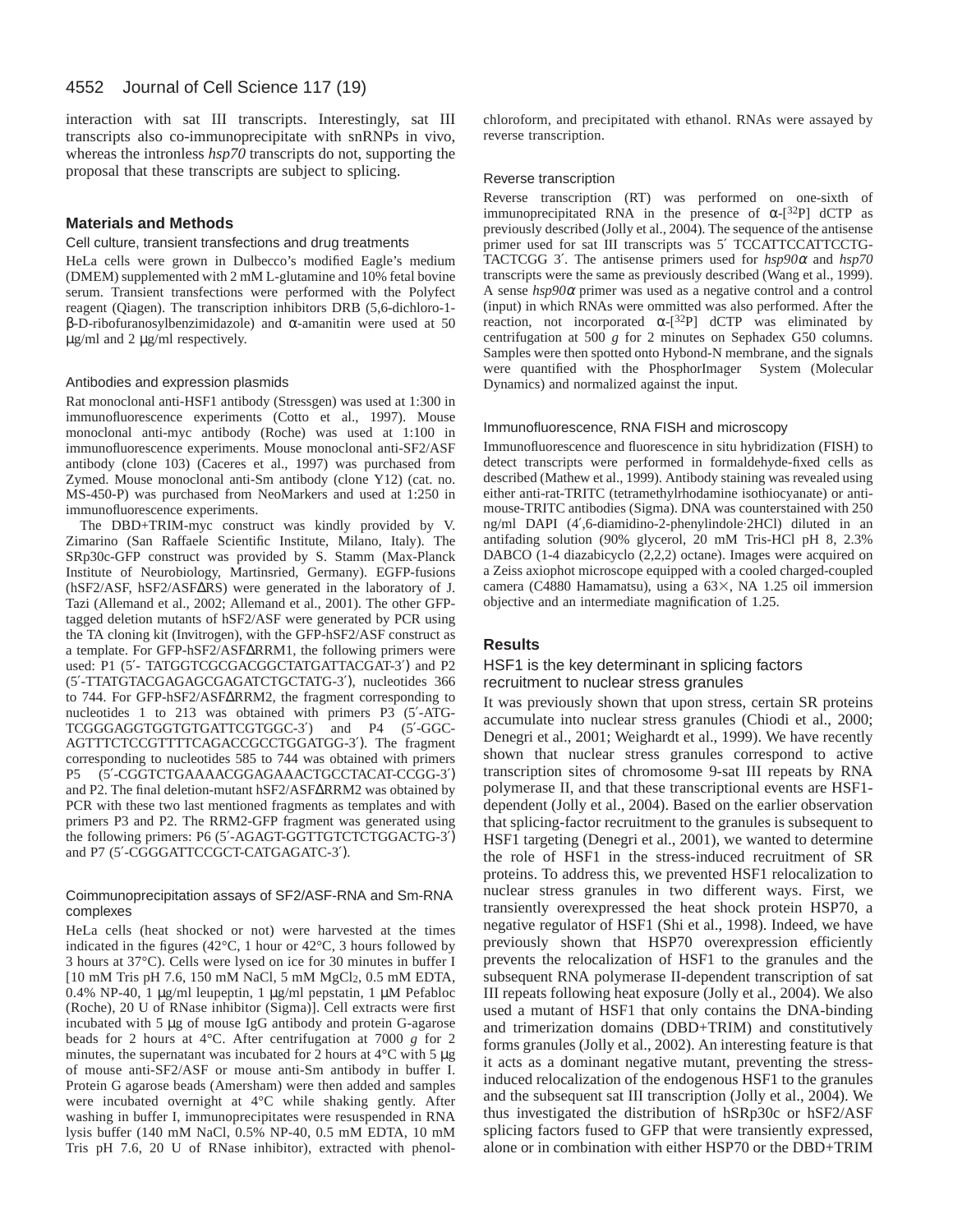

Fig. 1. HSF1 is the key determinant in recruiting hSF2/ASF and hSRp30c to nuclear stress granules. (A) hSF2/ASF-GFP or hSRp30c-GFP proteins (green) were transiently expressed in HeLa cells and HSF1 (red) was detected by immunofluorescence. Both proteins display a typical speckled pattern at 37°C, and are targeted to HSF1 granules upon stress. (B) hSF2/ASF-GFP or hSRp30c-GFP (green) were co-expressed in HeLa cells with either the HSP70 protein or with a dominant negative mutant of HSF1 (DBD+TRIM-myc) (red). HSP70 and the myc-tagged HSF1 mutant were subsequently detected by immunofluorescence. Overexpression of HSP70 does not alter SR protein distribution at 37°C (left panels). By contrast, at 42°C, HSP70 overexpression prevents the targeting of both hSF2/ASF and hSRp30c to the granules (right panel). Likewise, hSF2/ASF and hSRp30c are not recruited to the granules formed by the DBD+TRIM mutant at 37°C or at

42 $\degree$ C. Bars, 5 µm.

mutant of HSF1. Results are presented in Fig. 1. As shown previously (Chiodi et al., 2000; Denegri et al., 2001; Weighardt et al., 1999), hSF2/ASF and hSRp30c displayed a typical speckled pattern at 37°C, and they both relocated to nuclear stress granules after one hour at 42°C, in addition to a persisting diffuse staining of the nucleoplasm (Fig. 1A). The distribution of these two SR proteins was not significantly altered when co-expressed with HSP70 protein in non-stressed cells (Fig. 1B). By contrast, at 42°C, HSP70 accumulated massively in nucleoli as described previously (Pelham, 1984; Welch and Feramisco, 1984), and hSF2/ASF and hSRp30c no longer relocalized to the granules (Fig. 1B). Likewise, the two proteins were not recruited to the granules formed by the DBD+TRIM mutant, neither at 37°C nor at 42°C. Together, these results demonstrate that the stress-induced targeting of hSF2/ASF and hSRp30c to nuclear stress granules requires the initial targeting of HSF1.

#### Determinant of SR protein localization to nuclear stress granules

We tried to identify the domain required for the targeting of hSF2/ASF to nuclear stress granules. A typical example of the SR protein family is hSF2/ASF, which has two N-terminal RNA recognition motifs (RRMs) and a C-terminal region that is rich in arginine and serine residues, the so-called RS domain (Sanford et al., 2003). To establish the role of these domains in the stress-induced targeting of the protein to the granules, we transiently expressed the following deletion mutants of hSF2/ASF fused to GFP and examined their intranuclear distribution: mutant hSF2/ASF∆RS lacking the entire RS domain (Allemand et al., 2001), mutant hSF2/ASF∆RRM1 lacking the first RNA-recognition motif, and mutant hSF2/ASF∆RRM2 lacking the second RNA-recognition motif. As described previously (Allemand et al., 2001), the deletion of the RS domain from hSF2/ASF did not interfere with its localization in speckles at 37°C (Fig. 2). Likewise, the two hSF2/ASF∆RRM1 and hSF2/ASF∆RRM2 mutant proteins displayed a typical speckled pattern at 37°C (Fig. 2). After a 1-hour heat shock, both the hSF2/ASF∆RS and the hSF2/ASF∆RRM1 mutants were still recruited efficiently to the granules (Fig. 2), whereas hSF2/ASF∆RRM2 was no longer recruited to the granules but remained distributed in speckles (Fig. 2). This demonstrates that the motif required for the targeting of hSF2/ASF to the granules resides in the second RRM of the protein. To determine whether the RRM2 of hSF2/ASF by itself is sufficient for the relocalization to nuclear stress granules, we also generated a fusion protein, similar to that described previously (Caceres et al., 1997), between the RRM2 domain of hSF2/ASF and GFP. As shown in Fig. 2, this protein distributed diffusely in the nucleus and cytoplasm at 37°C, and did not localize to the granules following heat shock.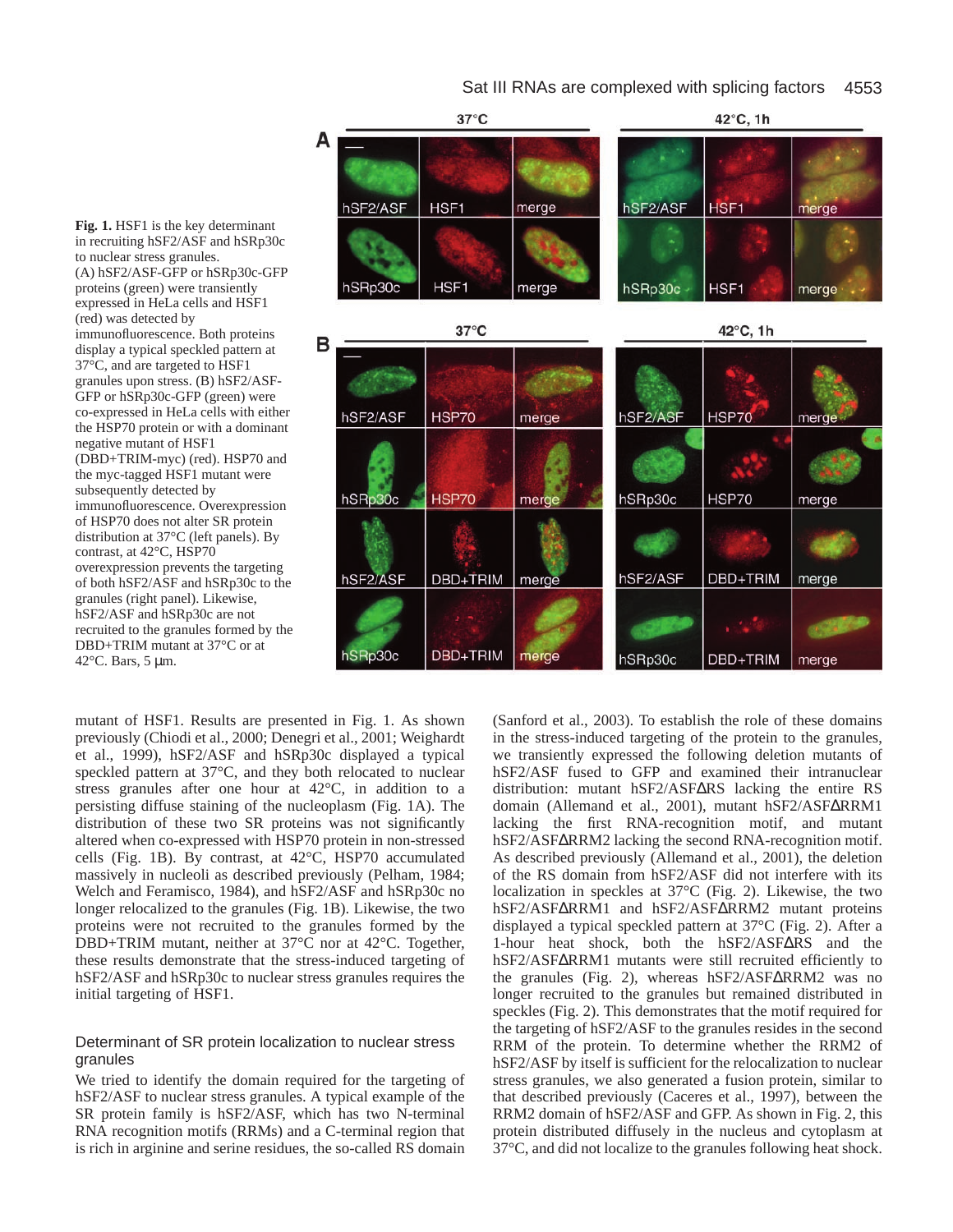

**Fig. 2**. The second RNA-recognition motif is required for targeting hSF2/AF to the granules. GFP-tagged deletion mutants of hSF2/ASF (green) were transiently expressed in HeLa cells, and their distribution relative to HSF1 (red) was analyzed by immunofluorescence in non heat-shocked and heat-shocked cells. DeletiOn Of tHe RS dOmain (HSF2/ASF∆RS) or the first RNArecognition motif (hSF2/ASF∆RRM1) does not affect the speckled distribution of the protein at 37°C, and does not impede the targeting to nuclear stress granules at 42°C. By contrast, deletion of the second RNA-recognition motif (hSF2/ASF∆RRM2), which doesnot affect the localization of the protein at 37°C, prevents its stress-induced recruitment to the granules. The RRM2 domain alone is however not sufficient for the targeting to the granules. Bar, 5 µm.

Altogether, these findings show that the second RNArecognition motif is necessary but not sufficient for the stressinduced targeting of hSF2/ASF to the granules.

#### Recruitment of SR proteins into the granules requires the presence of stress-induced sat III transcripts

Based on this observation, we next asked whether the recruitment of hSF2/ASF and hSRp30c into the granules requires sat III transcription. Since nuclear stress granules correspond to the sites where transcription of sat III repeats from the 9q12 locus takes place (Jolly et al., 2004; Rizzi et al., 2004), we first confirmed that transiently expressed GFPtagged hSF2/ASF and hSRp30c proteins colocalized in the granules together with the sat III transcripts that had been detected by FISH (Fig. 3A). Given that several splicing factors were shown to interact directly with the C-terminal domain (CTD) of RNA polymerase II (Du and Warren, 1997; Kim et al., 1997; McCracken et al., 1997; Mortillaro et al., 1996; Yuryev et al., 1996), an alternative hypothesis is that splicing-factor targeting and/or retention into the granules merely occurs through interaction with the CTD of RNA polymerase II, that is also concentrated into these structures (Jolly et al., 2004). To address this question, we analyzed the distribution of these proteins in cells treated with the transcription inhibitors DRB or α-amanitin. However, a critical point in this experiment was the time point at which the drug was added to ensure efficiently inhibited transcription of these sequences. We have shown recently that sat III RNAs are stable and that for example the addition of transcription inhibitor after a 1-hour heat shock has no effect on sat III transcript foci detected by FISH (Jolly et al., 2004). Because these transcripts become visible by RNA FISH in a small fraction of HeLa cells after 30 minutes of heat shock, and are present in virtually every cell after one-hour heat shock treatment (A.M., J.S., C.V., J.T. and C.J., unpublished data), we chose to add the drugs during the period of transcription, i.e. after 40 minutes of heat shock. FISH control experiments confirmed that transcription of sat III, *hsp70* and  $hsp90\alpha$  was effectively inhibited following the addition of both inhibitors to heat-treated cells (A.M., J.S., C.V., J.T. and C.J., unpublished data). Interestingly, hSF2/ASF and SRp30c proteins under these conditions were no longer recruited to the granules following heat shock (Fig. 3B), suggesting that the presence of sat III RNA is a prerequisite for the recruitment of these proteins to the stress granules. We also treated cells with RNase A following heat shock, and observed that neither hSF2/ASF nor hSRp30c were present in nuclear stress granules when sat III transcripts had been degraded by RNase A, confirming the need for the presence of sat III transcripts in retaining these proteins (Fig. 3B). By contrast, RNase A and transcription inhibitors had no effect on the localization of RNA polymerase II, showing that physical interaction of SR proteins with RNA polymerase II is not involved in retaining hSF2/ASF and hSRp30c in nuclear stress granules. More support that RNA is required to keep splicing factors in nuclear stress granules comes from the observation that hSF2/ASF and hSRp30c are detected in the granules as long as sat III transcripts are present: we have recently shown that after RNA synthesis, sat III transcripts remained associated with the 9q12 locus in the granules for a few hours (Jolly et al., 2004). For example, cells that were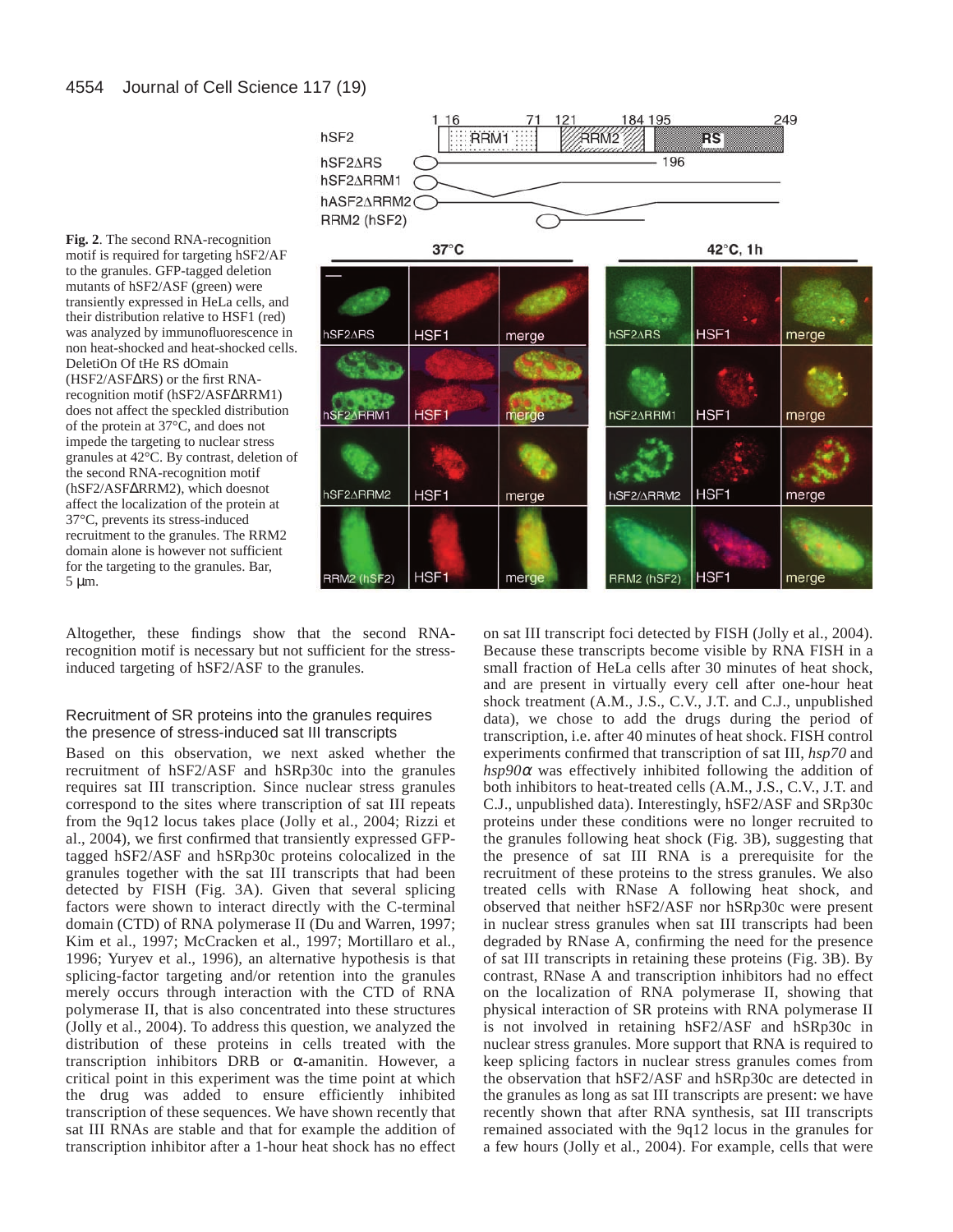**Fig. 3.** SR protein targeting to the granules requires the presence of RNA. (A) Transiently expressed hSF2/ASF-GFP protein (green) was detected in heat-shocked HeLa cells together with sat III transcripts (red) and visualized by RNA FISH. hSF2/ASF colocalizes with sat III transcripts within stress granules. Bar: 5 µm. (B) Whether RNA was required in SR protein targeting to the granules was analyzed by treating the cells either with a transcription inhibitor ( $α$ -amanitin or DRB) added twenty minutes before the end of the 1 hour heat shock, or with RNase A added following heat shock. All three treatments prevent the relocalization of hSF2/ASF and hSRp30c but not of HSF1 and RNA polymerase II to nuclear stress granules. (C) Sat III transcripts co-immunoprecipitate with hSF2/ASF protein. The endogenous hSF2/ASF protein was

immunoprecipitated from non heatshocked or heat-shocked cells with a specific monoclonal antibody (Caceres et al., 1997). Co-immunoprecipitated RNAs were extracted and analyzed by





reverse transcription with antisense primers specific for *hsp70*, *hsp90*<sup>α</sup> and sat III transcripts. Sense primers to *hsp90*<sup>α</sup> transcripts were used as a negative control. The *y*-axis corresponds to the intensity ratios between signal and input. In non heat-shocked cells kept at 37°C, a strong signal for the constitutively expressed *hsp90*<sup>α</sup> transcripts and faint signals for *hsp70* and sat III transcripts are observed. In cells that were heatshocked for one hour at 42°C or that were allowed to recover for 3 hours at 37°C following heat shock (rec), a strong signal is obtained for all three transcripts, thus showing that they were all present in vivo in a complex with hSF2/ASF. As expected, no significant signal was obtained with the sense primer to  $hsp90\alpha$  transcripts.

allowed to recover for three hours after being heat-shocked, had splicing factors that were still concentrated in the granules together with sat III transcripts, whereas HSF1 or RNA polymerase II were no longer detected in these loci. These findings demonstrate the requirement for active RNA transcription and RNA presence for the redistribution of SR proteins into nuclear stress granules.

To investigate the role of sat III transcripts in the targeting of hSF2/ASF to the granules in more detail, we immunoprecipitated endogenous hSF2/ASF-RNA complexes from non heat-shocked or heat-shocked cells, followed by RT to determine whether hSF2/ASF protein and sat III transcripts are present in the same complexes in vivo. *Hsp70* and *hsp90*<sup>α</sup> transcripts were used as controls in these experiments. As shown in Fig. 3C, a significant level of *hsp90*<sup>α</sup> transcripts was associated with hSF2/ASF at 37°C, indicating that this gene is constitutively expressed (Hickey et al., 1989). A faint signal was also obtained for *hsp70* and sat III transcripts at 37°C, in accordance with previous RT results that show a low constitutive expression of both genes (Jolly et al., 2004). In cells that were heat-shocked or allowed to recover after heat shock, all three transcripts – including the intronless *hsp70* transcripts – co-immunoprecipitated with hSF2/ASF (Fig. 3C). No significant signal was obtained with the *hsp90*<sup>α</sup> sense primer, confirming the specificity of the signals obtained with the other primers. These findings clearly show the in vivo existence of ribonucleoprotein complexes with both sat III transcripts and hSF2/ASF present, supporting the idea that the

relocalization of this protein into the granules depends on a physical interaction with sat III transcripts.

### Sat III transcripts are also associated with the spliceosome components snRNPs

Because elevated concentration of hSF2/ASF are found in the granules, the observation that sat III transcripts are complexed in vivo with hSF2/ASF might reflect a sequestration of hSF2/ASF into the granules via interaction with sat III transcripts. An alternative and non-exclusive hypothesis, however, could be that sat III transcripts are spliced. To address this question, we asked whether sat III transcripts are complexed in vivo with other major components of the splicing reaction, the snRNPs. At the cellular level, snRNPs detected with the Y12 anti-Sm antibody which recognizes U1, U2, U4, U5 and U6 were diffusely distributed throughout the nucleoplasm, and also concentrated into the speckles and the Cajal bodies (Nyman et al., 1986) (Fig. 4A). At 42°C, however, snRNPs were not found accumulated into nuclear stress granules, although not excluded from these regions (Fig. 4A). We next performed immunoprecipitation of endogenous snRNPs-RNA complexes from non heat-shocked or heatshocked cells, followed by reverse transcription. Results are presented in Fig. 4B. A faint level of *hsp90*α, *hsp70* and sat III transcripts were associated with snRNPs at 37°C. In cells exposed to heat shock or allowed to recover after heat shock, both *hsp90*<sup>α</sup> and sat III transcripts co-immunoprecipitated with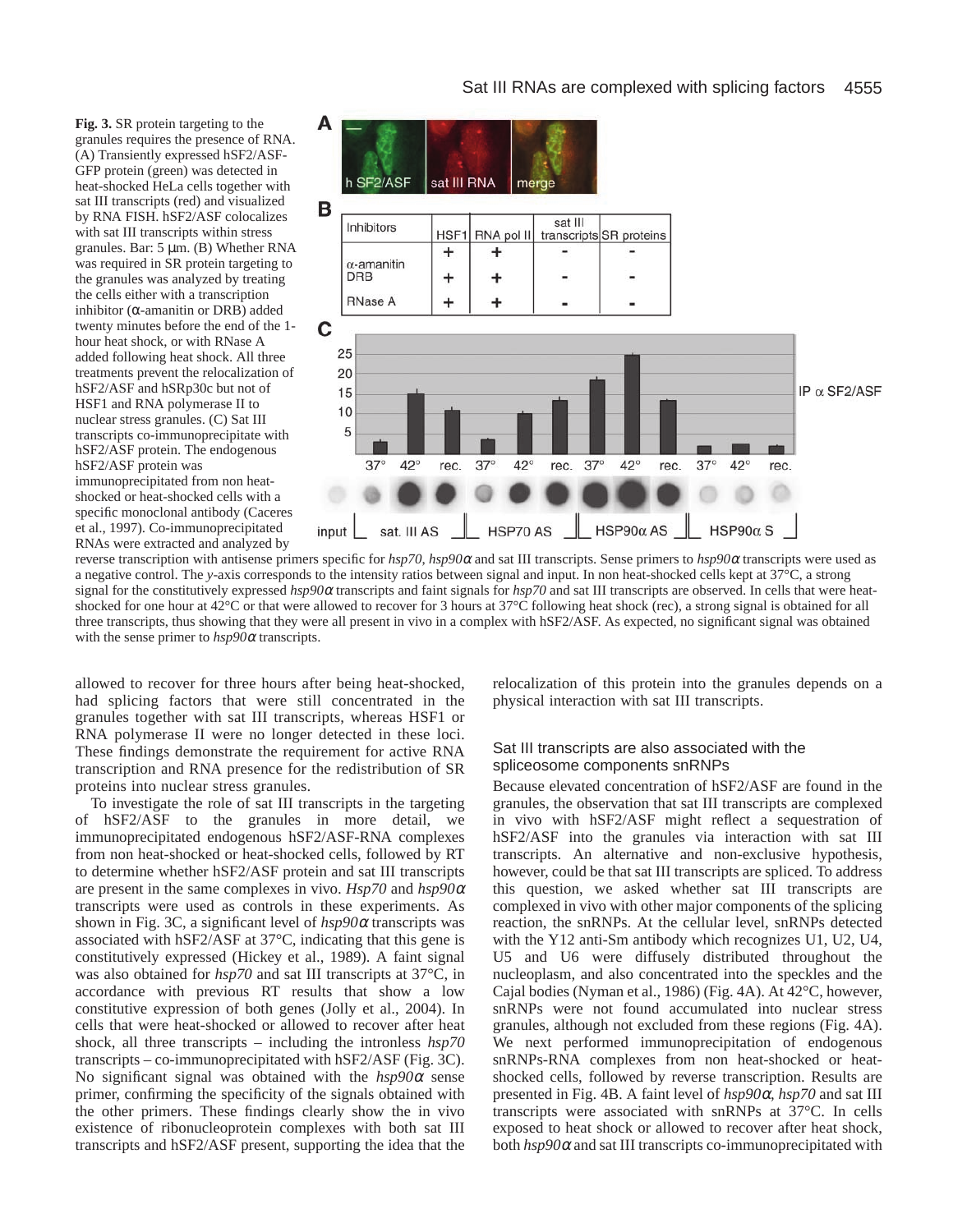#### 4556 Journal of Cell Science 117 (19)

**Fig. 4.** Sat III transcripts are associated with Sm proteins. (A) SnRNPs (green) were detected in non heat-schocked and heat-shocked HeLa cells together with HSF1 (red). SnRNPs were not recruited to the stress granules although they were not excluded from these regions. Bar: 5 µm. (B) The endogenous snRNPs proteins were immunoprecipitated from non heat-shocked or heat-shocked cells with a specific monoclonal antibody (clone Y12). Co-immunoprecipitated RNAs were extracted and analyzed by reverse transcription as previously described. In non heat-shocked cells (37°C), a strong signal for the constitutively expressed *hsp90*<sup>α</sup> transcripts and faint signals for *hsp70* and sat III transcripts were observed. In cells that were heat-shocked for 1 hour at 42°C or that were allowed to recover for 3 hours at 37°C following heat shock (rec), a strong signal is obtained for *hsp90*<sup>α</sup> and sat III transcripts but not for



the intronless *hsp70* transcripts, thus showing that *hsp90*<sup>α</sup> and sat III transcripts are present in vivo in a complex with snRNPs. As expected, no significant signal was obtained with the sense primer to *hsp90*<sup>α</sup> transcripts.

snRNPs, thus demonstrating that these transcripts are complexed with snRNPs in vivo. It is worth noting, however, that the intensities of the signals obtained in this experiment were five to ten-fold lower than those obtained in the hSF2/ASF immunoprecipitation experiment, in accordance with the observation that snRNPs are not concentrated with sat III transcripts in the granules. Interestingly, at 42°C, no significant signal was obtained for *hsp70* transcripts, which are intronless and supposedly not spliced (Wu and Morimoto, 1985). Altogether, these findings support the idea that at least a portion of sat III transcripts are spliced.

#### **Discussion**

We wished to determine the role of stress-induced sat III transcripts in the heat-induced redistribution of splicing factors to nuclear stress granules. We show here, that this relocalization is dependent on HSF1-driven transcription and requires the presence of sat III transcripts within the granules. The hSF2/ASF protein and sat III transcripts are found in vivo in the same ribonucleoprotein complex, and the second RNArecognition motif of hSF2/ASF is necessary but not sufficient for its targeting to the granules. Altogether these findings demonstrate the pivotal role for the heat-induced sat III transcripts emerging from the 9q12 locus, in targeting and/or retention of splicing factors within the granules. Our data do not allow to discriminate direct or indirect binding of hSF2/ASF to sat III transcripts, and both hypotheses can be envisaged. For instance, the requirement of an RNArecognition motif for the proper localization into the granules supports the proposal that hSF2/ASF might interact directly with these transcripts and thereby mediate the recruitment into the granules of other proteins such as hnRNP HAP, whose targeting to the granules requires a domain rich in arginineglutamic acid dipeptides (R/E domain) involved in proteinprotein interactions (Denegri et al., 2001). Alternatively, retention of hSF2/ASF in the granules might involve proteinprotein interactions via the RRM2 domain. Indeed, although only the RS domain of hSF/ASF is clearly implicated in protein-protein interactions (Wu and Maniatis, 1993; Amrein et al., 1994; Kohtz et al., 1994; Sanford et al., 2003), it has been proposed that the RRM2 is also involved in such interactions (van Der Houven Van Oordt et al., 2000). In particular, it has been recently shown that this domain contains a conserved heptapeptide motif essential for splicing repression, which probably drives protein-protein interactions (Dauksaite and Akusjarvi, 2004). Another example of RRMmediated protein-protein interaction is the Y14-protein component of the exon junction complex (EJC) (Shi and Xu, 2003). In addition, the fact that the RRM2 domain of hSF2/ASF lacks canonical RNA recognition motifs known as RNPs, also favors this hypothesis (Birney et al., 1993; Zhu and Krainer, 2000). In this context, our findings at least exclude the possibility that hSF2/ASF is retained in the granules by RNA polymerase II. In fact, our observation that the RRM2 domain in not sufficient by itself for the localization into the granules suggests that the situation may be even more complex. For instance, the targeting and/or retention of hSF2/ASF in the granules probably involves several mechanisms implicating different protein motifs. Further experiments will be needed to dissect these events.

Another interesting point of our study is that, only one of the two RRMs of hSF2/ASF is involved in the targeting to the granules. The usual function of RNA-recognition motifs (RRMs) is to mediate RNA binding and to determine substrate specificity for individual SR proteins, whereas the RS domain is required for protein-protein interactions (for a review, see Sanford et al., 2003). Our observation is in good agreement with previous studies showing that the different RRMs of multi-RRM proteins are implicated in distinct functions,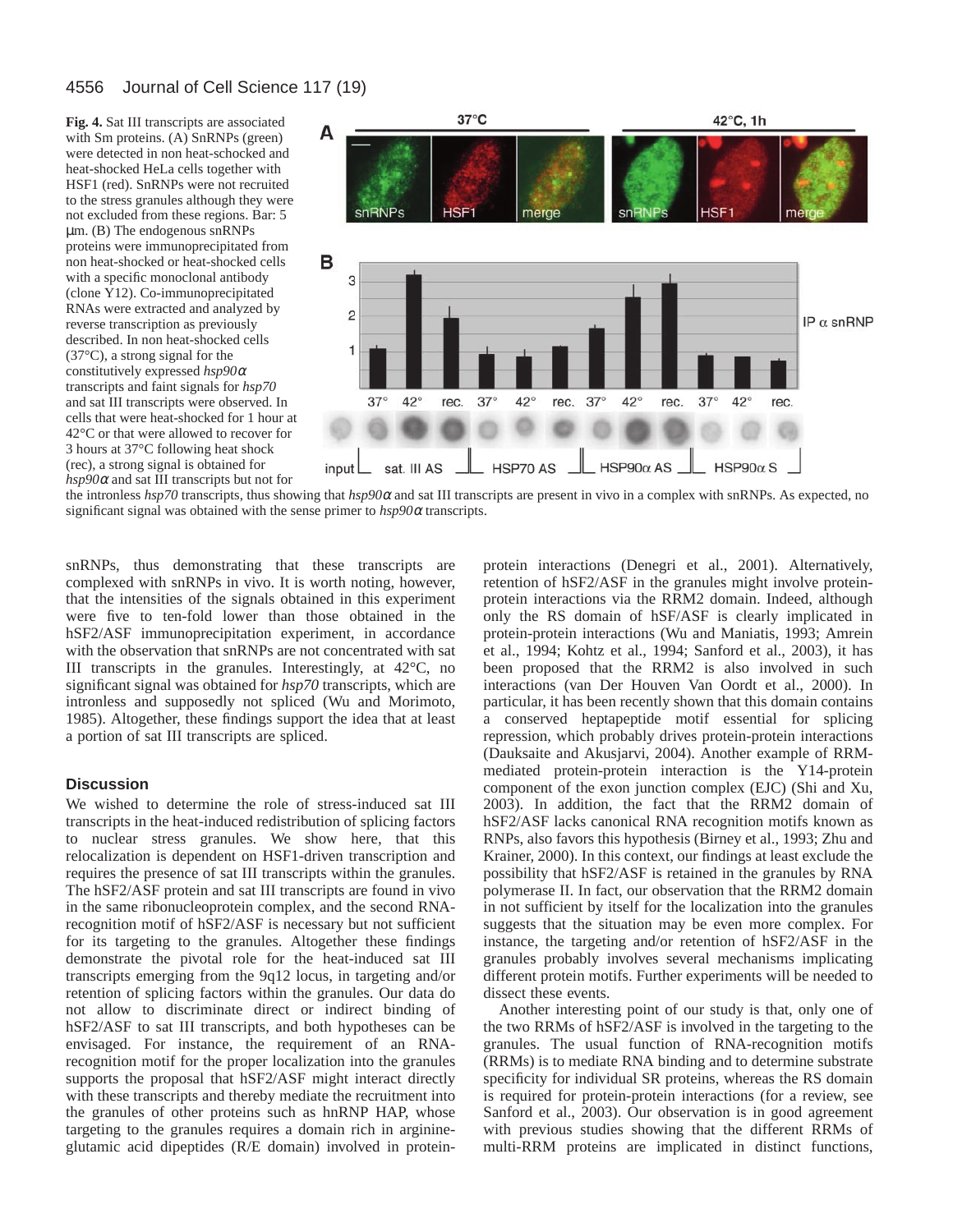ranging from subnuclear localization to splice site selection. So are, for example, the tandem RRMs of hnRNPA1 not equivalent (Mayeda et al., 1998). Although both are required for alternative splicing function, each RRM plays distinct roles; RRM2 can function in alternative splicing when duplicated, whereas RRM1 cannot. Another example is the second RRM of SF2/ASF which is an atypical RNA binding motif described as RRM-like (Birney et al., 1993). Splice-site selection by SF2/AFS is determined by the nature of its RRM with RRM2 having a dominant role, as demonstrated by its ability to confer specificity to a heterologous protein (Caceres et al., 1997; Chandler et al., 1997; Mayeda et al., 1999; van Der Houven Van Oordt et al., 2000). Furthermore, the RRM2 of polypyrimidine tract-binding protein-associated splicing factor (PSF) is required for localization to subnuclear speckles (Dye and Patton, 2001). Likewise, proper nucleolar accumulation of nucleolin requires at least two of its five RRMs (Creancier et al., 1993). In this context, our observation that the RRM2 of SF2/ASF determines SF2/ASF targeting into and/or retention in nuclear stress granules could be the signature of SF2/ASF binding-specificity – and perhaps splicing specificity too (see below) – on RNAs transcribed from the 9q12 locus, as previously suggested for other transcripts (van Der Houven Van Oordt et al., 2000).

What could be the significance of this stress-induced accumulation of splicing factors? One hypothesis is that the presence of splicing factors merely reflects the splicing of sat III transcripts, as strongly supported by our findings that sat III and *hsp90*<sup>α</sup> transcripts, but not the intronless *hsp70* transcripts, are complexed with snRNPs in vivo. In this case, the particular composition of the splicing complexes present in the granules, containing some but not all splicing factors (Chiodi et al., 2000; Denegri et al., 2001; Denegri et al., 2002; Weighardt et al., 1999), might specify a certain type of transcript. Another possibility is that the binding of splicing factors to these transcripts plays a role in their stabilization. Indeed, we have recently shown that sat III transcripts are stable RNAs which remain associated with the 9q12 locus for a certain time after synthesis even throughout mitosis (Jolly et al., 2004), and we show here that hSF2/ASF remains in the granules as long as sat III transcripts are present. Finally, based on the observation that heat shock inhibits splicing activity and modifies the local concentration of hnRNP proteins (Denegri et al., 2001; Weighardt et al., 1999), our findings support a model in which the sequestration of splicing factors within the granules, via association with stable transcripts, could represent a novel mechanism to finely regulate splicing function during stress, as it has been proposed for the non-coding *hsr-omega* nuclear (*hsrw-n*) transcripts in *Drosophila melanogaster* (Prasanth et al., 2000). Indeed, the relative ratio of hnRNPs to SR proteins is known to affect alternative splicing (Mayeda and Krainer, 1992), and the organization of these two types of splicing factors in distinct subnuclear domains might thus provide a way to regulate alternative splicing during stress. Moreover, certain specific non-coding nuclear RNAs produced in trinucleotide repeat disorders or following adenovirus-2 infection can titrate hnRNPs and SR proteins and thereby affect processing of other pre-mRNAs (Himmelspach et al., 1995; Timchenko et al., 1999). One can thus imagine a similar role for the stressinduced sat III.

We are grateful to E. Millou for technical assistance, to V. Zimarino and M. Vujanac for providing the DBD+TRIM-myc construct, to S. Stamm for the SRp30c-GFP construct, and to C. Cochet and O. Filhol for providing access to radioactivity facilities. We also wish to thank T. Gautier and B. Gilquin for helpful discussions. This work was supported by the Association pour la Recherche sur le Cancer (contract numbers 5786 and 3449), the Région Rhône-Alpes, and the Ministère de la Recherche.

#### **References**

- **Allemand, E., Gattoni, R., Bourbon, H. M., Stevenin, J., Caceres, J. F., Soret, J. and Tazi, J.** (2001). Distinctive features of Drosophila alternative splicing factor RS domain: implication for specific phosphorylation, shuttling, and splicing activation. *Mol. Cell. Biol.* **21**, 1345-1359.
- **Allemand, E., Dokudovskaya, S., Bordonne, R. and Tazi, J.** (2002). A conserved Drosophila transportin-serine/arginine-rich (SR) protein permits nuclear import of Drosophila SR protein splicing factors and their antagonist repressor splicing factor 1. *Mol. Biol. Cell* **13**, 2436-2447.
- **Amrein, H., Hedley, M. L. and Maniatis, T.** (1994). The role of specific protein-RNA and protein-protein interactions in positive and negative control of pre-mRNA splicing by Transformer 2. *Cell* **76**, 735-746.
- **Birney, E., Kumar, S. and Krainer, A. R.** (1993). Analysis of the RNArecognition motif and RS and RGG domains: conservation in metazoan premRNA splicing factors. *Nucleic Acids Res.* **21**, 5803-5816.
- **Caceres, J. F., Misteli, T., Screaton, G. R., Spector, D. L. and Krainer, A. R.** (1997). Role of the modular domains of SR proteins in subnuclear localization and alternative splicing specificity. *J. Cell Biol.* **138**, 225-238.
- **Chandler, S. D., Mayeda, A., Yeakley, J. M., Krainer, A. R. and Fu, X. D.** (1997). RNA splicing specificity determined by the coordinated action of RNA recognition motifs in SR proteins. *Proc. Natl. Acad. Sci. USA* **94**, 3596-3601.
- **Chiodi, I., Biggiogera, M., Denegri, M., Corioni, M., Weighardt, F., Cobianchi, F., Riva, S. and Biamonti, G.** (2000). Structure and dynamics of hnRNP-labelled nuclear bodies induced by stress treatments. *J. Cell Sci.* **113**, 4043-4053.
- **Cotto, J., Fox, S. and Morimoto, R.** (1997). HSF1 granules: a novel stressinduced nuclear compartment of human cells. *J. Cell Sci.* **110**, 2925-2934.
- **Creancier, L., Prats, H., Zanibellato, C., Amalric, F. and Bugler, B.** (1993). Determination of the functional domains involved in nucleolar targeting of nucleolin. *Mol. Biol. Cell* **4**, 1239-1250.
- **Dauksaite, V. and Akusjarvi, G.** (2004). The second RNA binding domain of human splicing factor ASF/SF2 is the critical domain controlling adenovirus E1A alternative 5′ splice site selection. *Biochem. J.* **381**, 343- 350.
- **Denegri, M., Chiodi, I., Corioni, M., Cobianchi, F., Riva, S. and Biamonti, G.** (2001). Stress-induced Nuclear Bodies Are Sites of Accumulation of PremRNA Processing Factors. *Mol. Biol. Cell* **12**, 3502-3514.
- **Denegri, M., Moralli, D., Rocchi, M., Biggiogera, M., Raimondi, E., Cobianchi, F., de Carli, L., Riva, S. and Biamonti, G.** (2002). Human chromosomes 9, 12, and 15 contain the nucleation sites of stress-induced nuclear bodies. *Mol. Biol. Cell* **13**, 2069-2079.
- **Du, L. and Warren, S. L.** (1997). A functional interaction between the carboxy-terminal domain of RNA polymerase II and pre-mRNA splicing. *J. Cell Biol.* **136**, 5-18.
- **Dye, B. T. and Patton, J. G.** (2001). An RNA recognition motif (RRM) is required for the localization of PTB- associated splicing factor (PSF) to subnuclear speckles. *Exp. Cell Res.* **263**, 131-144.
- **Hickey, E., Brandon, S. E., Smale, G., Lloyd, D. and Weber, L. A.** (1989). Sequence and regulation of a gene encoding a human 89-kilodalton heat shock protein. *Mol. Cell. Biol.* **9**, 2615-2626.
- **Himmelspach, M., Cavaloc, Y., Chebli, K., Stevenin, J. and** Gattoni, R. (1995). Titration of serine/arginine (SR) splicing factors during adenoviral infection modulates E1A pre-mRNA alternative splicing. *RNA* **1**, 794-806.
- **Jolly, C., Morimoto, R., Robert-Nicoud, M. and Vourc'h, C.** (1997). HSF1 transcription factor concentrates in nuclear foci during heat shock: relationship with transcription sites. *J. Cell Sci.* **110**, 2935-2941.
- **Jolly, C., Usson, Y. and Morimoto, R. I.** (1999). Rapid and reversible relocalization of heat shock factor 1 within seconds to nuclear stress granules. *Proc. Natl. Acad. Sci. USA* **96**, 6769-6774.
- **Jolly, C., Konecny, L., Grady, D. L., Kutskova, Y. A., Cotto, J. J., Morimoto, R. I. and Vourc'h, C.** (2002). In vivo binding of active heat